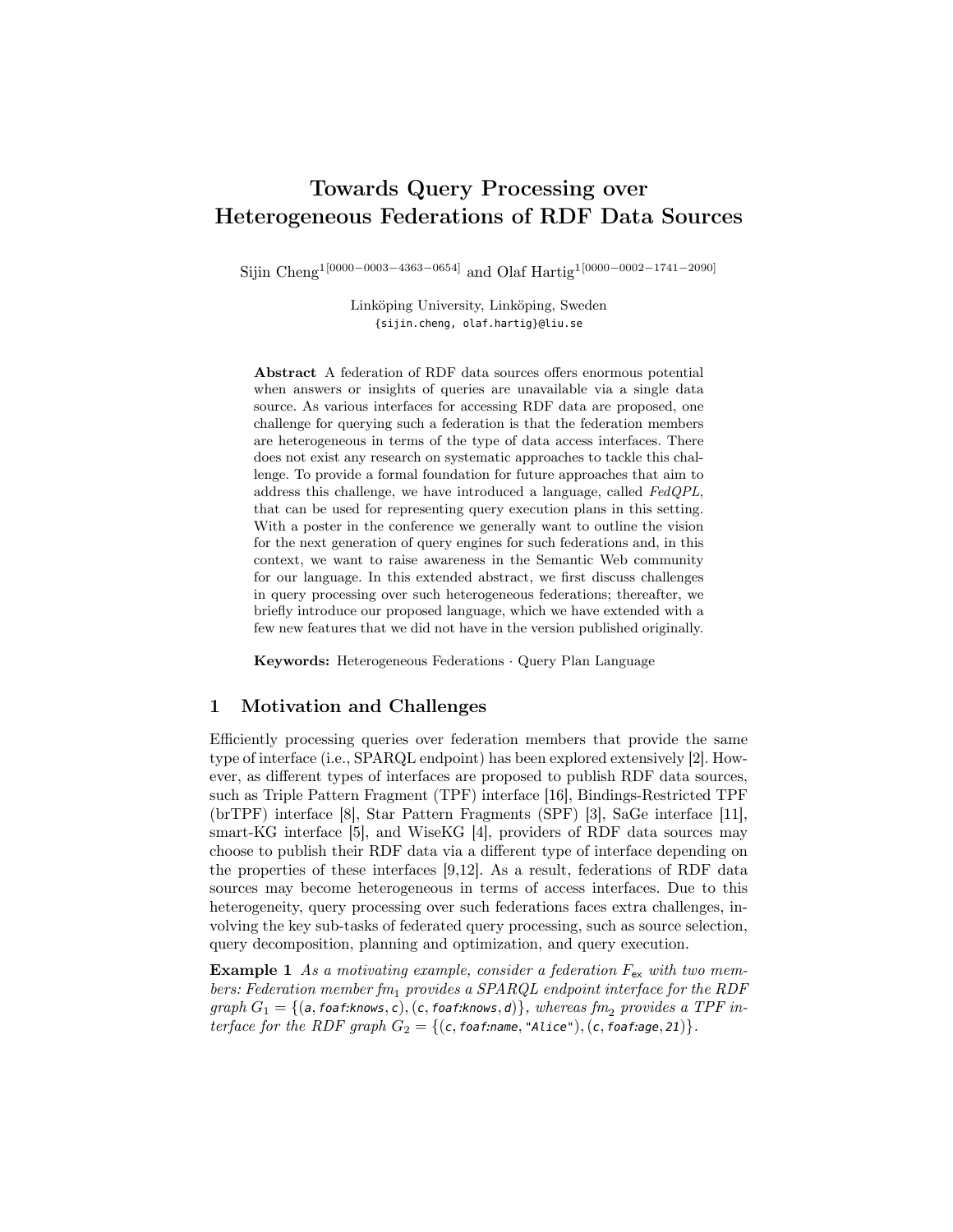#### 2 S. Cheng and O. Hartig

**Example 2** *Consider a basic graph pattern (BGP)*  $B_{\text{ex}} = \{tp_1, tp_2, tp_3\}$  *with the three triple* patterns  $tp_1 = (?x, \text{foaf:knows}, ?y)$ ,  $tp_2 = (?y, \text{foaf:name}, ?z)$  and  $tp_3 =$ (?*y*, *foaf:age*, ?*g*). When evaluating  $B_{\text{ex}}$  *over the example federation*  $F_{\text{ex}}$ *, we expect to obtain one solution mapping:*  $\mu_1 = \{?x \rightarrow a, ?y \rightarrow c, ?z \rightarrow "Alice", ?g \rightarrow 21\}$ *.* 

In order to devise an efficient solution for answering the BGP  $B_{ex}$ , the properties and constraints of each member's interface must be considered. In terms of source selection, existing engines [[14,](#page-4-9)[1,](#page-4-10)[6](#page-4-11)[,13](#page-4-12)] generally rely on a set of SPARQL ASK queries or on metadata about federation members to determine which federation member(s) can evaluate each triple pattern. Due to the fact that the TPF interface, however, cannot answer such SPARQL ASK queries, it is necessary to consider the type of interface during source selection in heterogeneous federations. In addition, we are unable to apply an existing query decomposition approach easily since not all forms of subqueries can be answered directly by every interface. For instance, FedX  $[14]$  $[14]$  would group the triple patterns  $tp_2$  and  $tp_3$ into a subquery as they can be evaluated exclusively at federation member  $fm_2$ . While such an exclusive group is beneficial for, e.g., a SPARQL endpoint, the TPF interface provided by  $fm_2$  cannot answer such a group pattern directly. Furthermore, some works leverage information and metadata about the federation member for query planning and optimization, such as estimating join cardinality or pruning data sources that do not contribute to the final results. This process should consider the properties of each interface as different interfaces provide different types of metadata and support exploring of different information.

When it comes to physical plans, different interfaces may require the engine to leverage specific physical operators. For instance, possible algorithms for the implementation of a *join* operator are a standard (local) nested-loops join, or RDF-specific variations of the semijoin and the bind join [[2\]](#page-4-0). The latter algorithms rely on a data access interface in which the given input solution mappings can be captured as part of the requests. If the interface is more expressive (e.g., a SPARQL endpoint), concrete examples of such algorithms can be found in the SPARQL endpoint federation engines [\[14](#page-4-9)[,6](#page-4-11)]. However, for less expressive interfaces (such as the TPF interface), the algorithm can be implemented using a variation of an index nested-loops join in which a separate request is created for each input solution mapping [\[16](#page-4-1)].

Therefore, for the next generation of federation engines, it is not sufficient to merely combine and integrate existing solutions as the features and constraints of each interface must be thoroughly considered in the context of heterogeneous federations. Some work has been done on dealing with query processing for heterogeneous interfaces. Comunica [\[15](#page-4-13)] is a modular engine that can be used to run queries on heterogeneous data sources, however it simply handles query execution at the triple pattern level, without considering features and optimization options for heterogeneous federations. We believe that any principled approach to querying heterogeneous federations of such RDF data sources must be based on a solid formal foundation. In recent work, Heling and Acosta [\[10](#page-4-14)] introduce interface-aware approaches for query decomposition and query planning. Similar to our work, they also formalize the concept of federations. We argue that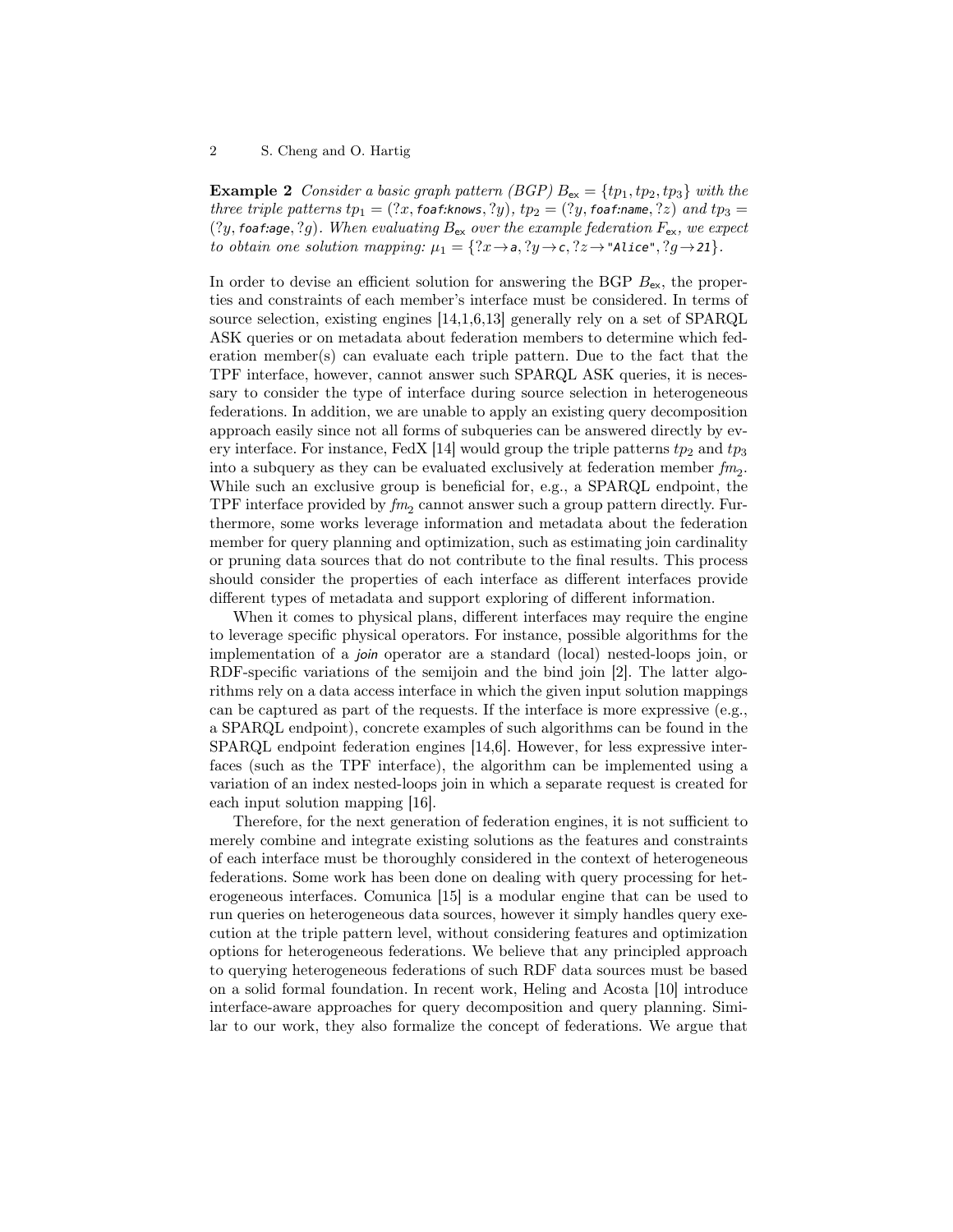the formal foundation should provide not only a formal data model capturing the federation concepts, including the corresponding query semantics, but also formal concepts that precisely define the artifacts produced by the various steps of query processing, including source selection, query decomposition, planning and optimization, and query execution.

## 2 FedQPL: A Language for Query Plans over Federations

We have defined *FedQPL* [\[7](#page-4-15)], a language for formally specifying logical query plans. This language can be applied to more precisely define query planning and optimization approaches, as well as to represent the logical plans in a query engine. The key innovations of this language over the standard SPARQL algebra are that it contains operators to make explicit which federation member is accessed in each part of a query plan and to distinguish different ways of accessing a federation member. FedQPL features operators that explicitly capture the intention to execute a certain subquery at a specific federation member, as well as explicitly distinguish whether such access is meant to be based solely on the given subquery or also on intermediate results obtained for other subqueries. While approaches that focus on homogeneous federations can also benefit from these features, we argue that such features are essential for any principled approach to query planning in heterogeneous federations where the properties and the limitations of different data access interfaces must be considered.

To give an intuition of what FedQPL provides, we briefly go through the syntax of FedQPL expressions in this poster paper. Note that we have extended FedQPL with four additional operators that we did not have in the original paper. With this extension, FedQPL can now capture plans for the complete version 1.0 fragment of SPARQL. In our original paper, we also provide an extensive set of equivalences for FedQPL expressions that can be used as query rewriting rules for query optimization.

**Definition 1.** *A FedQPL**expression*  $\varphi$  *can be constructed from the following* grammar, in which reg, tpAdd, bgpAdd, join, union, mj, mu,  $($ ,  $)$ , filter, leftJoin, *tpOptAdd, and bgpOptAdd are terminal symbols.* [1](#page-2-0) ρ *is an expression in the request language Lreq of some interface [[7\]](#page-4-15), fm is a federation member, tp is a triple pattern,*  $B$  *is*  $a$   $BGP$ ,  $F$  *is*  $a$  *SPARQL* filter *expression,* and  $\Phi$  *is*  $a$  *nonempty set of FedQPL expressions.*

$$
\varphi ::= \mathit{req}_{fm}^\rho \mid \mathit{tpAdd}_{fm}^{tp}(\varphi) \mid \mathit{tpOptAdd}_{fm}^{tp}(\varphi) \mid \mathit{bgpAdd}_{fm}^B(\varphi) \mid \mathit{bgpOptAdd}_{fm}^B(\varphi) \mid \mathit{join}(\varphi, \varphi) \mid \mathit{leftjoin}(\varphi, \varphi) \mid \mathit{union}(\varphi, \varphi) \mid \mathit{mj} \Phi \mid \mathit{mu} \Phi \mid \mathit{filter}^F(\varphi)
$$

While these operators are generally independent of the type of interface provided by the corresponding federation member *fm*, some operators can be used only for federation members with an interface that has specific properties.

<span id="page-2-0"></span> $^{\rm 1}$  The operators captured by the last four symbols are the ones that we have added.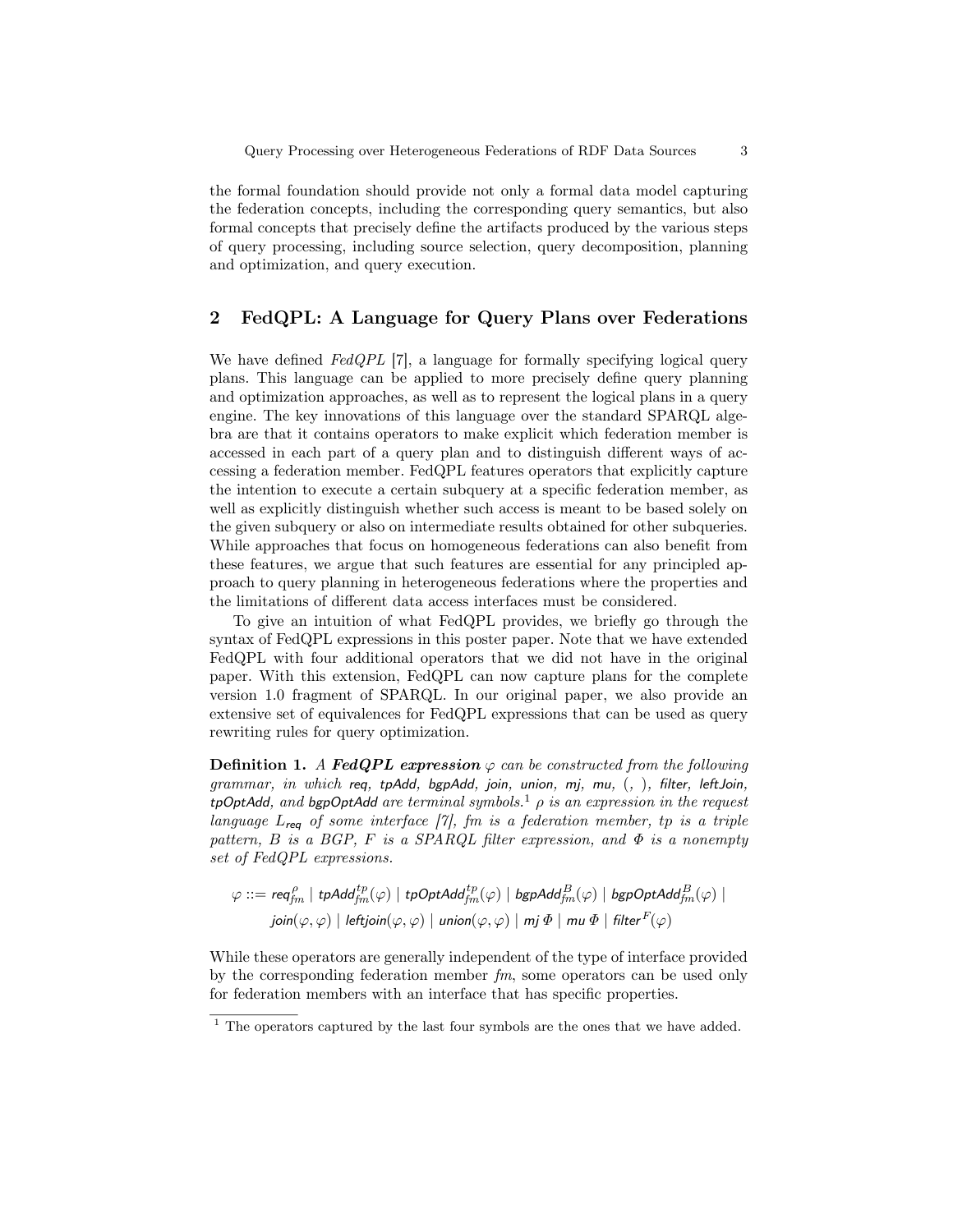#### 4 S. Cheng and O. Hartig

The first operator, *req*, captures the intention to retrieve the result of a certain  $(\text{sub})$ query  $\rho$  from a given federation member. For instance, the aim to retrieve solution mappings for  $tp_1$  (of  $B_{ex}$  in Example [2](#page-0-0)) from the member  $fm_1$  (of  $F_{ex}$  in Example [1](#page-0-1)) can be represented as  $req^{tp_1}_{f_{m_1}}$ . The forms of the (sub)queries  $\rho$  that can be used for this operator depend on the interface provided by the federation member, which our formalization abstracts by the notion of request languages [\[7](#page-4-15)]. For instance, with *req* we can represent a request with a whole BGP, but only for interfaces that support BGP requests.

The unary operator  $t \rho \mathcal{A} d\mathcal{A}$  captures the intention to access a federation member to obtain solution mappings for a single triple pattern that must be compatible with solution mappings obtained from the plan represented by the given subexpression. For instance, in our running example we observe that only one of the solution mappings for  $tp_1$  from  $fm_1$  can be joined with solution mappings for  $tp_2$  from  $fm_2$ . To produce the join between the two sets of solution mappings we may use the output of  $\text{req}_{fm_1}^{tp_1}$  as input to retrieve only the compatible solution mappings for  $tp_2$  from  $fm_2$ , which can be represented as the following FedQPL expression:  $t$ *pAdd* $f_{m_2}^{tp_2}$  ( $r$ eq $f_{m_1}^{tp_1}$ ). The operator *bgpAdd* is a BGP-based variation of *tpAdd*. In contrast to these operators, *join* is a binary operator that joins two inputs, capturing the intention to get the input sets of solution mappings independently, and then join them in the query federation engine.

The operator *leftjoin* is binary operator that captures the intention to extend information using an optional part. If the optional part (right input) has no matching solution mappings, no bindings are created but it does not eliminate the solutions. Consider query pattern  $P_{\text{opt}}$  as a variation of the example BGP  $B_{\text{ex}}$ where  $\{tp_2, tp_3\}$  are optional. Federation member  $fm_1$  contributes two solution mappings for  $tp_1$ . Although  $?y \rightarrow d$  is not compatible with solution mappings in the optional part, querying the federation  $F_{\rm ex}$  (cf. Example [1](#page-0-1)) results in two solution mappings for  $P_{\text{opt}}$  as the non-optional information is returned anyway. Similar to the difference between *join* and *tpAdd* (respectively *bgpAdd*), *tpOptAdd* and *bgpOptAdd* are unary variations of *leftjoin* that access a federation member to obtain bindings for a given triple pattern, respectively a BGP, to optionally extend the solution mappings of a given intermediate query result.

The operator *filter* captures the intention to impose a constraint on the solution mappings obtained from the plan represented by the given subexpression. Continuing with the example BGP  $B_{\text{ex}}$ , if adding a filter condition (?*g* < 20) on the solutions, the query engine will return no solution mapping.

As for the remaining operators, *union* lifts the standard SPARQL algebra operator union into the FedQPL language, whereas *mj* and *mu* are multiway variations of *join* and *union* to capture the intention to apply a multiway algorithm that can combine an arbitrary number of inputs.

#### 3 Future Work

So far we have focused on providing the formal foundations of query processing approaches over heterogeneous federations. We believe that establishing these